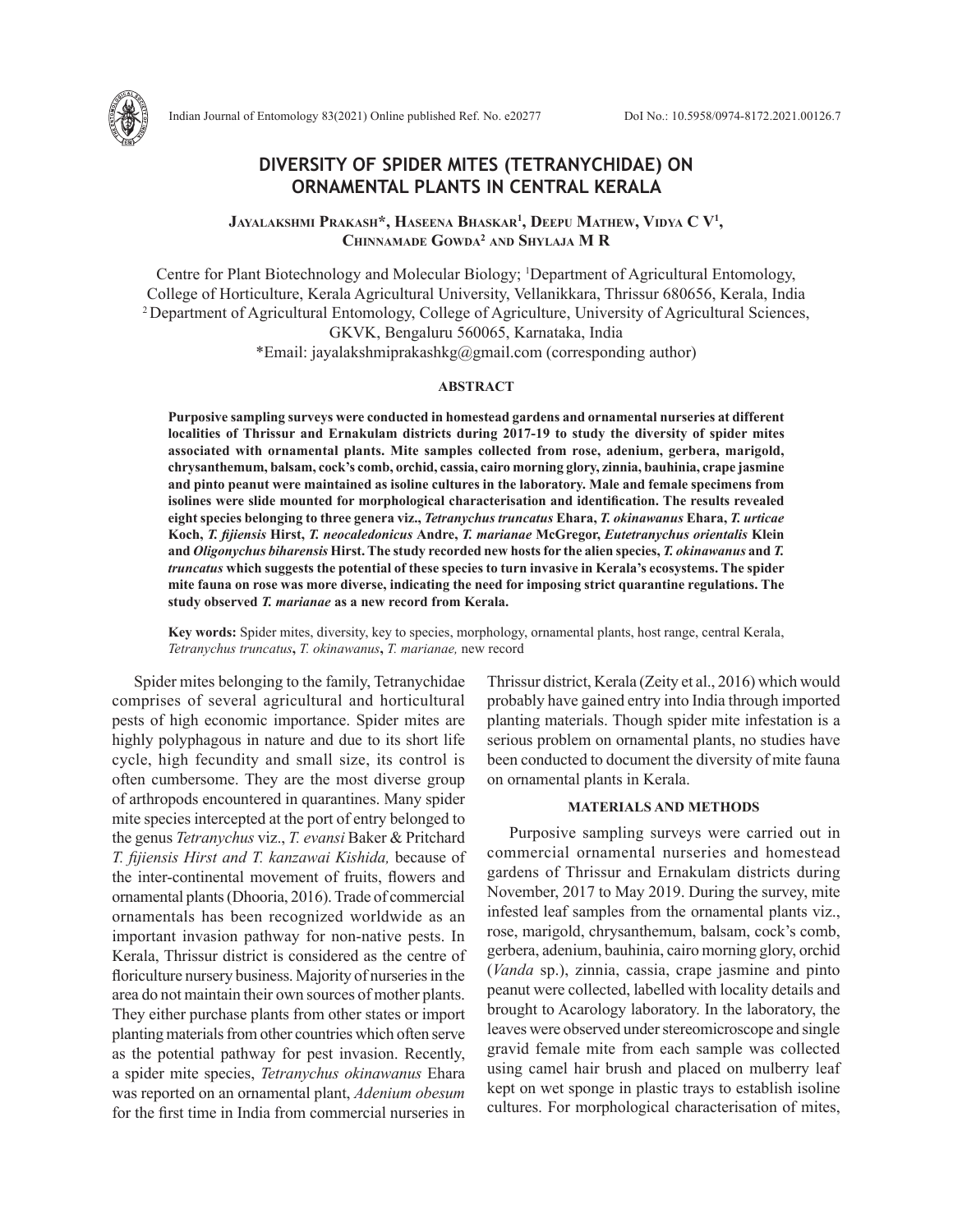permanent slides of male and female specimens from each established isoline culture were prepared separately, using Hoyer's medium. Female specimens were mounted in dorsal orientation, while male specimens were mounted in both dorsal and lateral orientation. The slides were observed under phase contrast microscope (Leica DM 500 phase contrast microscope), which has image analyzer software, to study the taxonomic characters. Characters such as chaetotaxy of hysterosoma and legs and structure of empodium of legs of female were used for genus level identification, while the shape of male genitalia, aedeagus was used for species level identification. Slide mounted specimens were identified based on the available species description and taxonomic keys provided by Gupta (1985), Gupta and Gupta (1994), Ehara (1995), Srinivasa et al. (2012) and Zeity et al*.* (2016).

#### **RESULTS AND DISCUSSION**

The study recorded eight species of spider mites belonging to three genera viz., *Tetranychus* Dufour, *Oligonychus* Berlese and *Eutetranychus* Banks in association with 14 ornamental plants. The genus

*Tetranychus* was diverse with six species viz*.*, *Tetranychus truncatus* Ehara, *T. okinawanus* Ehara, *T. urticae* Koch, *T. fijiensis* Hirst, *T. neocaledonicus*  Andre and *T. marianae* McGregor. One species each were recorded from the genera, *Oligonychus* and *Eutetranychus* viz., *Oligonychus biharensis* Hirst and *Eutetranychus orientailis* Klein, respectively (Table 1).

Spider mite fauna on rose was found to be more diverse with five species viz., *T. truncatus, T. urticae, T. okinawanus, T. marianae* and *O. biharensis*. Both gerbera and chrysanthemum recorded two mite species viz., *T. okinawanus* and *T. urticae*, while marigold recorded *T. okinawanus* and *T. truncatus*. Adenium and balsam recorded only *T. okinawanus*, while bauhinia and pinto peanut recorded only *O. biharensis*. The ornamental plants zinnia, cock's comb, cassia, cairo morning glory and crape jasmine recorded one species each of spider mite viz., *T. neocaledonicus*, *T. truncatus, T. fijiensis, T. okinawanus* and *Eutetranychus orientalis* respectively.

Taxonomic key to the identification of spider mites

| S. No. | Plant               | Location        | GPS coordinates  |                   | Species                               |
|--------|---------------------|-----------------|------------------|-------------------|---------------------------------------|
|        |                     |                 | Latitude<br>(°N) | Longitude<br>(°E) |                                       |
| 1.     | Rose                | Vellanikkara    | 10.33            | 76.17             | Tetranychus okinawanus Ehara          |
|        |                     | Vellanikkara    | 10.32            | 76.16             | Tetranychus urticae Koch              |
|        |                     | Madakkathara    | 10.33            | 76.15             | Tetranychus urticae Koch              |
|        |                     | Vellanikkara    | 10.55            | 76.28             | Tetranychus marianae McGregor         |
|        |                     | Elanadu         | 10.62            | 76.39             | Tetranychus truncatus Ehara           |
|        |                     | Aryampadam      | 10.55            | 76.28             | Oligonychus biharensis Hirst          |
| 2.     | Adenium             | Manaloor        | 10.49            | 76.10             | Tetranychus okinawanus Ehara          |
|        |                     | Vellanikkara    | 10.55            | 76.28             |                                       |
| 3.     | Gerbera             | Paravattani     | 10.52            | 76.24             | Tetranychus Okinawanus Ehara          |
|        |                     | Vellanikkara    | 10.55            | 76.27             | Tetranychus urticae Koch              |
| 4.     | Zinnia              | Vellanikkara    | 10.32            | 76.16             | Tetranychus neocaledonicus Andre      |
| 5.     | Cairo morning glory | <i>V</i> vttila | 9.98             | 76.32             | Tetranychus okinawanus Ehara          |
| 6.     | Marigold            | Vellanikkara    | 10.33            | 76.17             | <i>Tetranychus truncatus</i> Ehara    |
|        |                     | Odakkali,       | 10.05            | 76.33             |                                       |
| 7.     | Chrysanthemum       | Vellanikkara    | 10.55            | 76.28             | Tetranychus okinawanus Ehara          |
|        |                     | Madakkathara    | 10.33            | 76.15             | Tetranychus urticae Koch              |
| 8.     | Cock's comb         | Vellanikkara    | 10.32            | 76.16             | Tetranychus truncatus Ehara           |
|        |                     | Vellanikkara    | 10.32            | 76.16             |                                       |
| 9.     | Pinto peanut        | Vellanikkara    | 10.32            | 76.16             | Oligonychus biharensis Hirst          |
|        |                     | Odakkali        | 10.04            | 76.37             |                                       |
| 10.    | Balsam              | Vellanikkara    | 10.54            | 76.27             | Tetranychus okinawanus Ehara          |
|        |                     | Wadakkanchery   | 10.63            | 76.22             |                                       |
| 11.    | Orchid              | Vellanikkara    | 10.54            | 76.28             | Tetranychus okinawanus Ehara          |
| 12.    | Bauhinia            | Vellanikkara    | 10.32            | 76.16             | Oligonychus biharensis Hirst          |
| 13.    | Cassia              | Vellanikkara    | 10.32            | 76.16             | Tetranychus fijiensis Hirst           |
| 14.    | Crape jasmine       | Vellanikkara    | 10.32            | 76.16             | <i>Eutetranvchus orientalis</i> Klein |

Table 1. Spider mites associated with ornamental plants of Kerala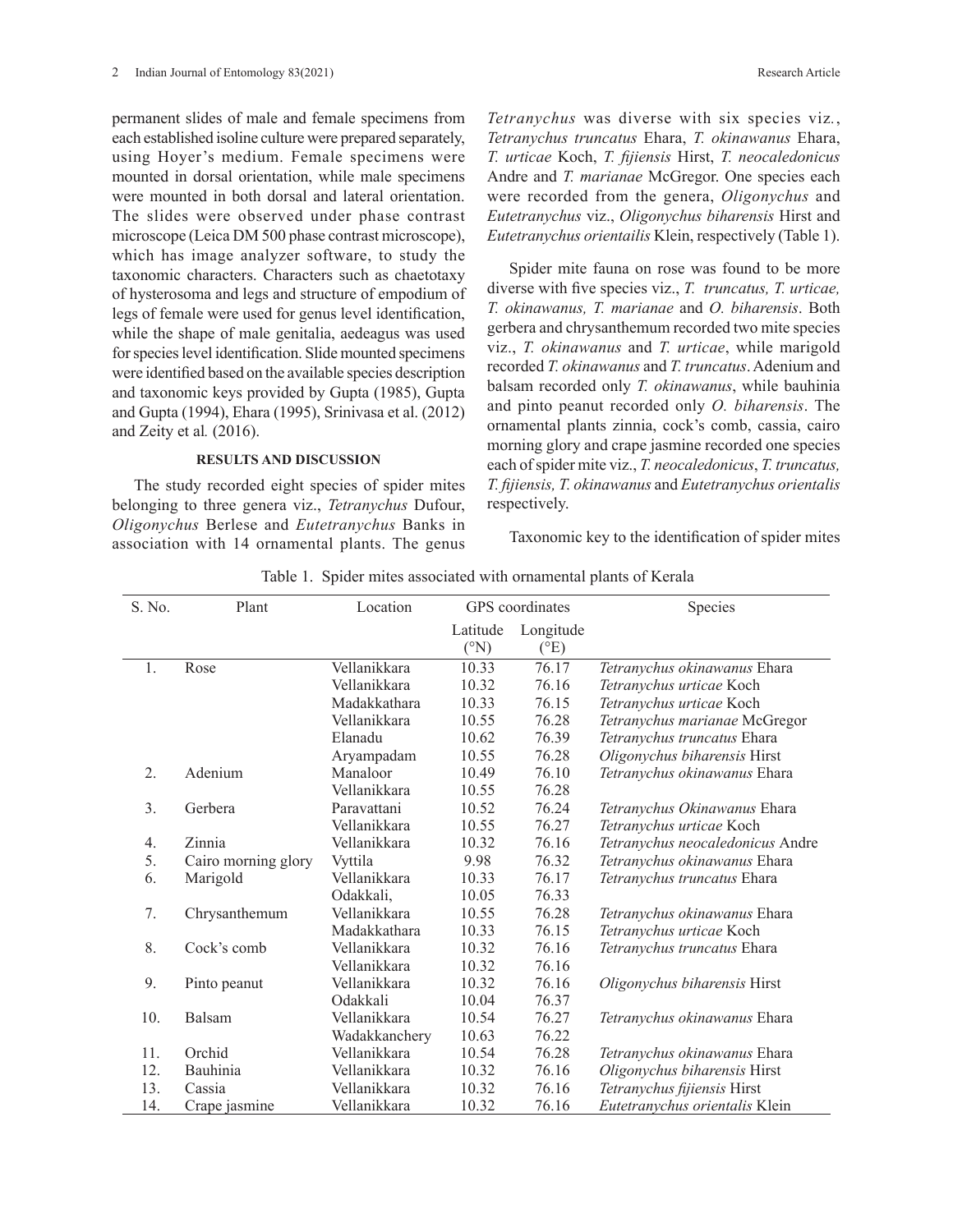associated with ornamental plants collected during the study is furnished below.

1a. Tarsus I without duplex setae (Fig. 1B); empodium absent (Fig. 1B); with 2 pairs of anal setae (Fig. 1A)………………...**Genus** *Eutetranychus* **Banks**  ……….………..aedeagus hook-like with distal bent longer than dorsal margin of shaft, slightly concave (Fig. 4A) ….…….......*Eutetranychus orientalis* **Klein** 

1b. Tarsus I with two sets of duplex setae; empodium well developed: with one pair of anal setae................2

2a. Tarsus I with two sets of duplex setae distal and adjacent (Fig. 2A); empodium of legs claw like with proximoventral hairs (Fig. 2B)…………..................... .……………...................**Genus** *Oligonychus* **Berlese** ..........aedeagus long and slender with axis of the knob parallel to the shaft; posterior projection of aedeagal knob acute with tip bending downward; dorsal surface of the knob nearly straight (Fig. 4B)………….............. ......................................*Oligonychus biharensis* **Hirst**

2b. Tarsus I with two sets of duplex setae well separated (Fig. 3A), dividing segment into three more or less equal parts; empodium of legs split distally into three pairs (Fig. 3B)………**Genus** *Tetranychus* **Dufour**…..………......................................................3

 3a. Aedeagus very long, slender bend upward, tapers distally (Fig. 4C) ……......*Tetranychus fijiensis* **Hirst**

3b. Aedeagus not very long, with a knob distally………………………………….....................4

4a. Aedeagal knob with anterior projection rounded……………………........................................5

4b. Aedeagal knob with anterior projection not rounded…….…….......................................................6

5a. Anterior projection of knob broadly rounded; posterior projection of knob very narrow, acute resembling bird's beak (Fig. 4D)…….......................... .....................………..*Tetranychus okinawanus* **Ehara**

 5b. Anterior and posterior projection of knob rounded and berry like; anterior projection better developed than posterior projection (Fig. 4E)…….…. .........................…*Tetranychus neocaledonicus* **Andre**

6a. Dorsum of aedeagal knob convex; anterior and posterior projections of knob acute and similar (Fig. 4F)…………...………*Tetranychus urticae* **Koch**

6b. Dorsal surface of aedeagal knob not convex; anterior projection of knob not acute, anterior and posterior projections not similar..………………………….….7

7a. The dorsal margin of aedeagal knob with a medial indentation near the posterior half (Fig. 4G)………....................*Tetranychus truncatus* **Ehara**

7b. Aedeagal knob with an acute/angulate posterior projection (Fig. 4H)...*Tetranychus marianae* **McGregor** 



Fig. 1. Key characters of the genus *Eutetranychus* (100x); 1A. Anal setae; 1B. Tarsus I without empodium Fig. 2. Key characters of the genus *Oligonychus* (100x); 2A. Duplex setae; 2B. Empodium Fig. 3. Key characters of the genus *Tetranychus* (100x); 3A. Duplex setae; 3B. Empodium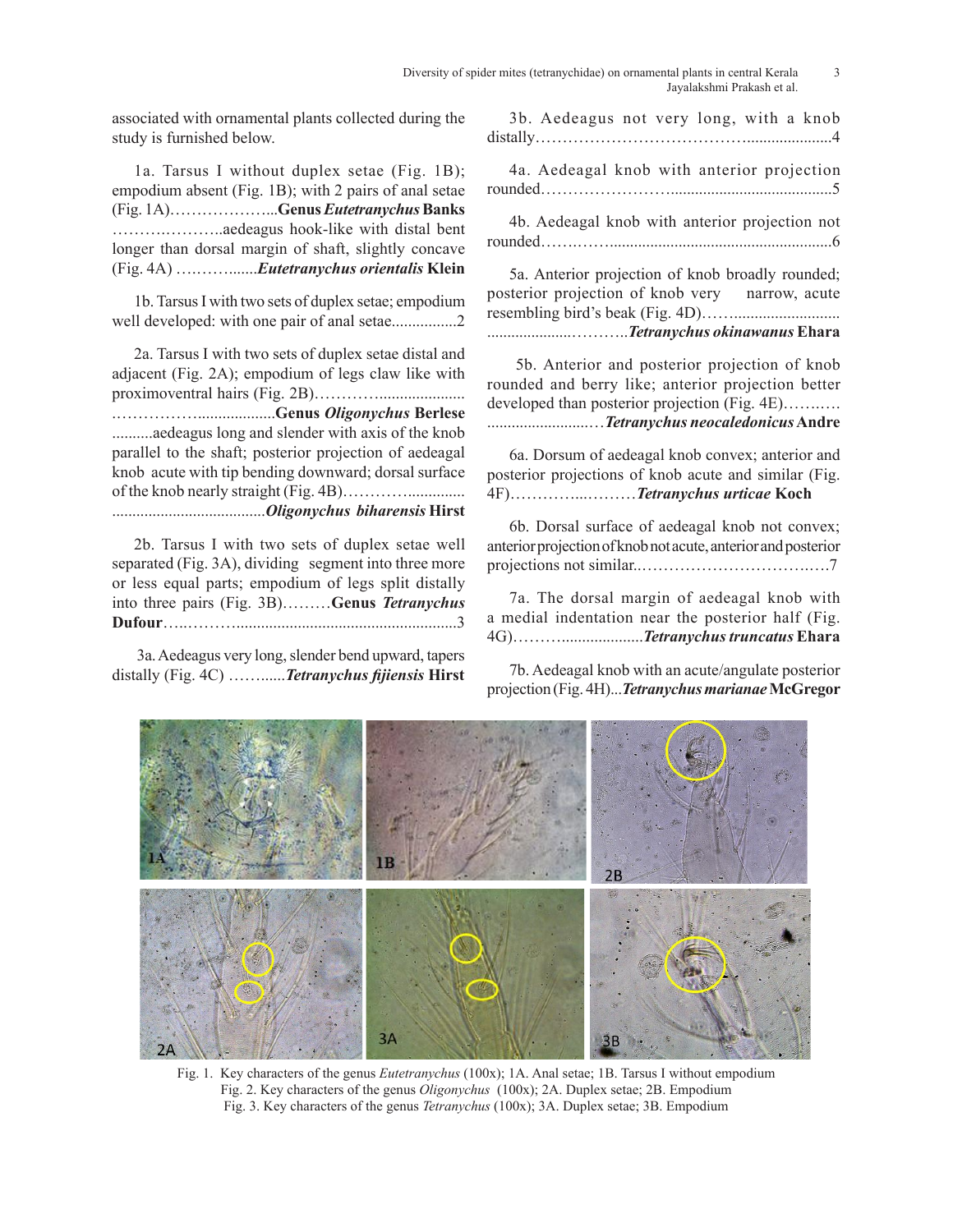

Fig. 4. Aedeagus of species of spider mites (100 x); 4A. *Euteranychus orientalis* 4B*. Oligonychus biharensis* 4C. *Tetranychus fijiensis;* 4D. *T. okinawanus* 4E. *T. neocaledonicus* 4F. *T. urticae* 4G. *T. truncates* 4H. *T. marianae*

The spider mites collected on different host plants from different localities during the study were identified by examining morphological features of specimens. The three genera *Tetranychus*, *Oligonychus* and *Eutetranychus* could be distinguished based on the structure of empodium (Fig. 1B, 2B, 3B ) and position of duplex setae on tarsus I (Fig. 2A, 3A) (Gupta, 1985). The species of *Tetranychu*s were identified based on the morphology of aedeagus, particularly the structure of aedeagal knob (Fig. 4 C - H) (Gupta, 1985; Gupta and Gupta, 1994; Ehara, 1995; Srinivasa et al., 2012; Zeity et al., 2016).

The study recorded *T. okinawanus* as the predominant mite species on ornamental plants. It recorded wider host range (8 host plants) and the associated host plants include rose, gerbera, adenium, balsam, marigold, chrysanthemum, orchid and cairo morning glory. All host plants recorded in this study, except adenium are new host record *for T. okinawan*us from India. This species was reported for the first time from India on the ornamental plant, *Adenium obesum* from a nursery in Thrissur district in Kerala (Zeity et al., 2016). Later it was reported on cucumber (Bennur et al., 2015; Lenin et al., 2015 and Lenin and Bhaskar, 2016), papaya, ashgourd, brinjal and cowpea (Arunima et al., 2017) from different localities of Kerala.

In the study, *T. truncatus* was recorded on marigold, cock's comb, and rose from different localities of Thrissur district. In India, *Tetranychus truncatus* was first reported from Northwestern Himalayan regions of Jammu and Kashmir and Himachal Pradesh (Rather, 1983). However, Gupta and Gupta (1994), stated that the record of *T. truncatus* on *Dahlia* sp. from Jammu and Kashmir could be *T. urticae*, which was known to infest Dahlia. Long years later, Srinivasa et al. (2012)

reported *T. truncatus* from Karnataka on mulberry. In Kerala, *T. truncatus* was first reported by Bennur et al. (2015) who recorded the mite species on some vegetable crops. The mite also infests cucumber and amaranthus grown in polyhouses in Kerala (Lenin and Bhaskar, 2016). Later, Arunima (2017) reported *T. truncatus* on cowpea, pumpkin, tapioca, banana and Dahlia from different regions of Kerala. The mite has recently emerged as a serious pest of banana (Nendran) in Kerala (Bhaskar and Lenin, 2018). This study records three new host plants for *T. truncatus* from India viz., marigold, cock's comb, and rose.

The present study recorded *T. urticae* Koch on rose, chrysanthemum and gerbera from different localities of Thrissur district. The two spotted spider mite, *T. urticae* was first described by Koch in 1836 (Pritchard and Baker, 1955), and later found to be distributed throughout the tropical and sub-tropical parts of the world (Jeppson et al., 1975). Out breaks of *T. urticae* infestation on lady's finger and beans in Bangladesh has been reported by Gapud (1981). Biswas et al. (2004) reported that the mite infests vegetable crops and ornamental plants in Bangladesh. Tehri (2014) documented pest status of *T. urticae* on green house vegetables, ornamental and horticultural crops worldwide and reported its polyphagous nature. The spider mite, *T. urticae* is a serious pest on rose grown in polyhouse and open condition in Navsari, Gujrat (Desai et al., 2017). In Kerala, the two spotted spider mite, *Tetranychus urticae* was reported as a predominant species on vegetable crops viz., brinjal, bhindi, amaranthus and cowpea (Sudharma and Nair, 1999; Binisha and Bhaskar, 2013). Lekha and Kinathi (2019) reported *T. urticae* on brinjal, moringa and winged bean from Northern districts of Kerala. However, recent studies conducted by All India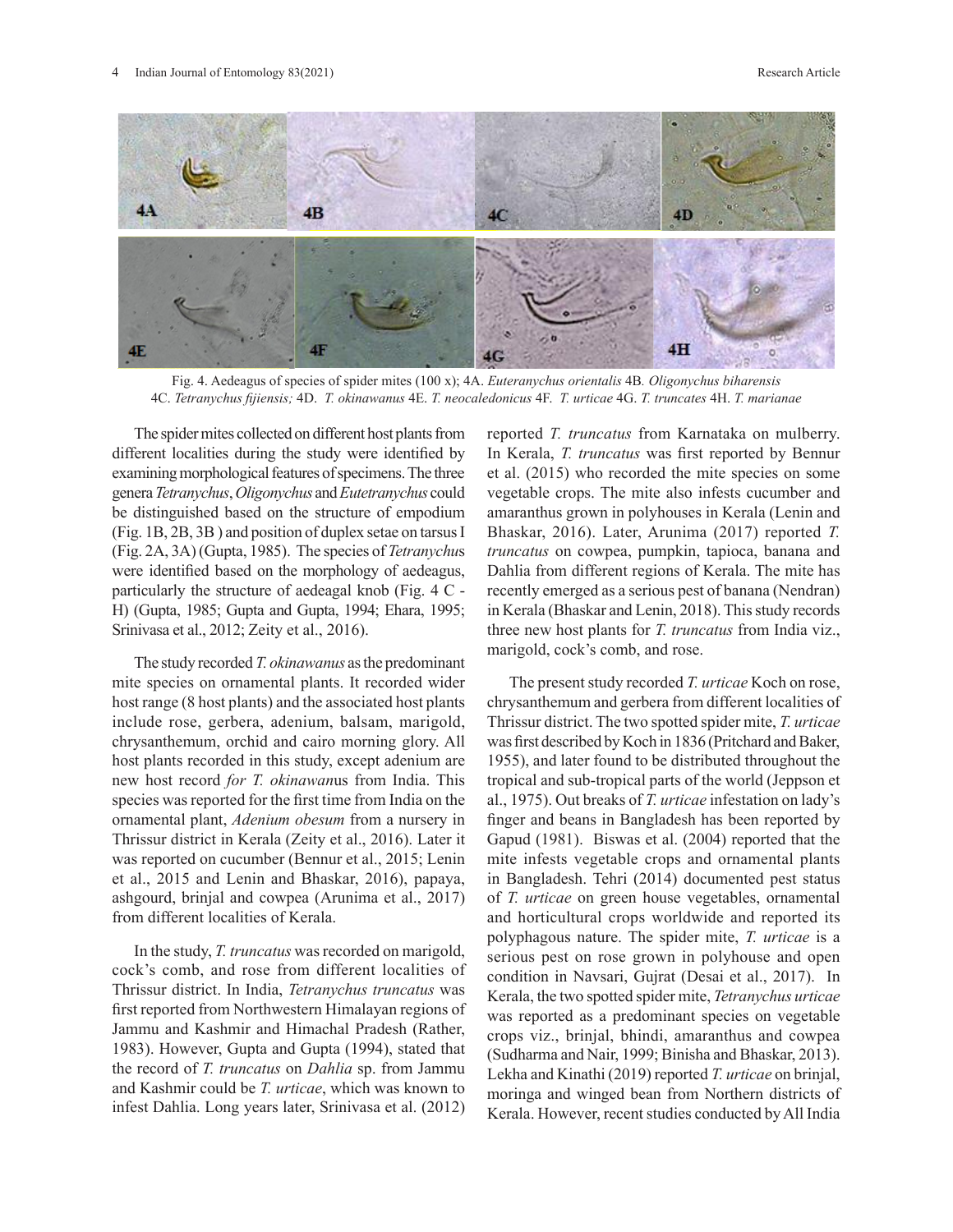Network Project on Agricultural Acarology to document spider mite diversity on crops of Kerala during 2013- 2018 did not record *T. urticae* on vegetable crops. But in this study, *T. urticae* was found infesting rose grown both under polyhouse and open condition as well as on gerbera and chrysanthemum.

The mite species, *Tetranychus neocaledonicus* was recorded on ornamental plant zinnia from Vellanikkara, Thrissur. It is a cosmopolitan species in tropical and subtropical areas, infesting a wide variety of agricultural plants (Pritchard and Baker, 1955; Bolland et al., 1998). It was reported in India by Khot and Patel (1956), later by Manson (1963), Nassar and Ghai (1981) Gupta (1992); Gupta and Gupta (1994); Gupta, 1995; Gupta and Chatterjee, 1997; and Migeon (2015). Recently Lekha and Kinathi (2019) also reported *T. neocaledonicus* on brinjal, tomato and okra from Kerala. The reported host range of *T. neocaledonicus* include *Chrysanthemum* sp., *Dahlia* sp., *Gerbera* sp., *Helianthus annuus, Tagetes erecta, Gladiolus* sp., *Bauhinia* sp., *Bougainvillea* sp., *Jasminum* sp. and *Arachis pintoi* (Spider Mite Web, 2019).

The study recorded the mite species, *T. marianae*  on rose from Vellanikkara. This is the first record of the species from Kerala. *Tetranychus marianae* was first described by McGregor in 1950 from USA. Later it was reported from 71 different host plants from different countries (Bolland et al., 1998). In India it was first reported from Karnataka, recently by Zeity et al. (2016) on *Centrocema pubescence*, and later only during this study.

In the study, *Oligonychus biharensis* was recorded on rose, bauhinia and pinto peanut*.* The mite is a native of India and described by Hirst in 1924. It was later reported by Nassar and Ghai (1981); Gupta (1992); Gupta and Gupta (1994). Its host range among ornamental plants include rose, bauhinia and hibiscus (Spider Mite Web, 2019).

The spider mite species, *E. orientalis* was recorded only on crape jasmine, while *T. fijiensis* was recorded only on cassia. *Eutetranychus orientalis* is a polyphagous mite reported on a wide range of crops (Spider Mite Web, 2019). In India *Tetranychus fijiensis* has been reported by Hirst (1924); Manson (1963); Daniel (1977); Gupta (1992); Gupta & Gupta (1994). Later it was recorded by Zeity et al. (2016) on *Arachis hypogea*, *Ficus racemosa*, *Mangifera indica*, *Ricinus communis* and *Zea mays*. *Cassia* sp. is a new host record for *T. fijiensis*.

The study on diversity of spider mites revealed that *T. okinawanus* is the predominant species infesting ornamental plants in Kerala. The study reports *T. marianae* for the first time in Kerala. The study has also shown that the ornamental plant, rose harbours many species of spider mites, indicating the need for imposing strict quarantine regulations for movement of planting materials of rose to avoid entry and invasion of mites into new areas. The study reports many new hosts for *T. okinawanus* and *T. truncatus*, indicating the potential of the mite species which were only recorded recently from Kerala, to turn invasive in Kerala's ecosystems is also brought out in the study.

#### **REFERENCES**

- Spider mites web. 2019. http://www.montpellier.inra.fr/CBGP/spmweb (Accessed on 10.03.2019).
- Arunima V. 2017. DNA barcoding of spider mites (Prostigmata: Tetranychidae) on major crop plants of Kerala*.* MSc (Ag) thesis. KAU, Thrissur. 59 pp.
- Bennur S, Abida P S, Valsala P A, Mathew D, Bhaskar H. 2015. DNA barcoding of spider mites (Prostigmata: Tetranychidae) in vegetables using *COI* and *ITS*2 markers. Genome 58(5): 195.
- Bhaskar H, Lenin N. 2018. Management of banana leaf mite, *Tetranychus truncatus* (Prostigmata: Tetranychidae), a new pest of banana. Book of abstracts, National seminar on frontiers in biological research. March 12-14, 2018. Department of Zoology, University of Calicut, Kerala, 9 p.
- Biswas G C, Islam W, Haque M M, Saha R K, Hoque K M P, Islam M S, Haque M E. 2004. Some biological aspects of carmine mite, *Tetranychus cinnabarinus* Boisd. (Acari: Tetranychidae) infesting egg-plant from Rajshahi. Journal of Biosciences 4(5): 588-591.
- Bolland H R, Gutierrez J, Flechtmann C H W. 1998. A world catalogue of the spider mite family (Acari: Tetranychidae). Brill Academic Publishers, Netherlands. 392 pp.
- Desai S R, Patel K G, Shukla A. 2017. Seasonal incidence of spider mite (*Tetranychus urticae* Koch) (Acari: Tetranychidae) infesting rose under poly house condition. International Journal of Current Microbiology and Applied Sciences 6(9): 2661-2669.
- Dhooria M S. 2016. Fundamentals of applied acarology. Springer, New York. 470 pp.
- Ehara S. 1995. A New Species of *Tetranychus* (Acari, Tetranychidae) from the Ryukyu Islands. Japan Journal of Entomology 63 (1): 229-233.
- Gapud V P. 1981. Insect and mite pest of plant crops in Bangladesh and their natural enemies. In: A Compendium for biological control in IPM. United States agency for International development agriculture research council/Chechi and company consulting Inc. 265 pp.
- Gupta S K. 1985. Handbook. Plant mites of India. Zoological Survey of India, Calcutta. 520 pp.
- Gupta S K. 1992. Arachnida: Plant mites (Acari). In: Ghosh, A. K. (ed.), Fauna of West Bengal (3rd Ed.). Zoological Survey of India, Calcutta. 61-211 pp.
- Gupta S K. 1995. Plant mites (Acari). In: Alfred, J. R. B. (ed.), Fauna of Meghalaya (2nd Ed.). Zoological Survey of India, Culcutta. 17-50 pp.
- Gupta S K, Chatterjee K. 1997. Acari: plant mites. Fauna of Delhi (6<sup>th</sup>) Ed.). Zoological Survey of India, Culcutta. 485-532 pp.
- Gupta S K, Gupta Y N. 1994. A taxonomic review of Indian Tetranychidae